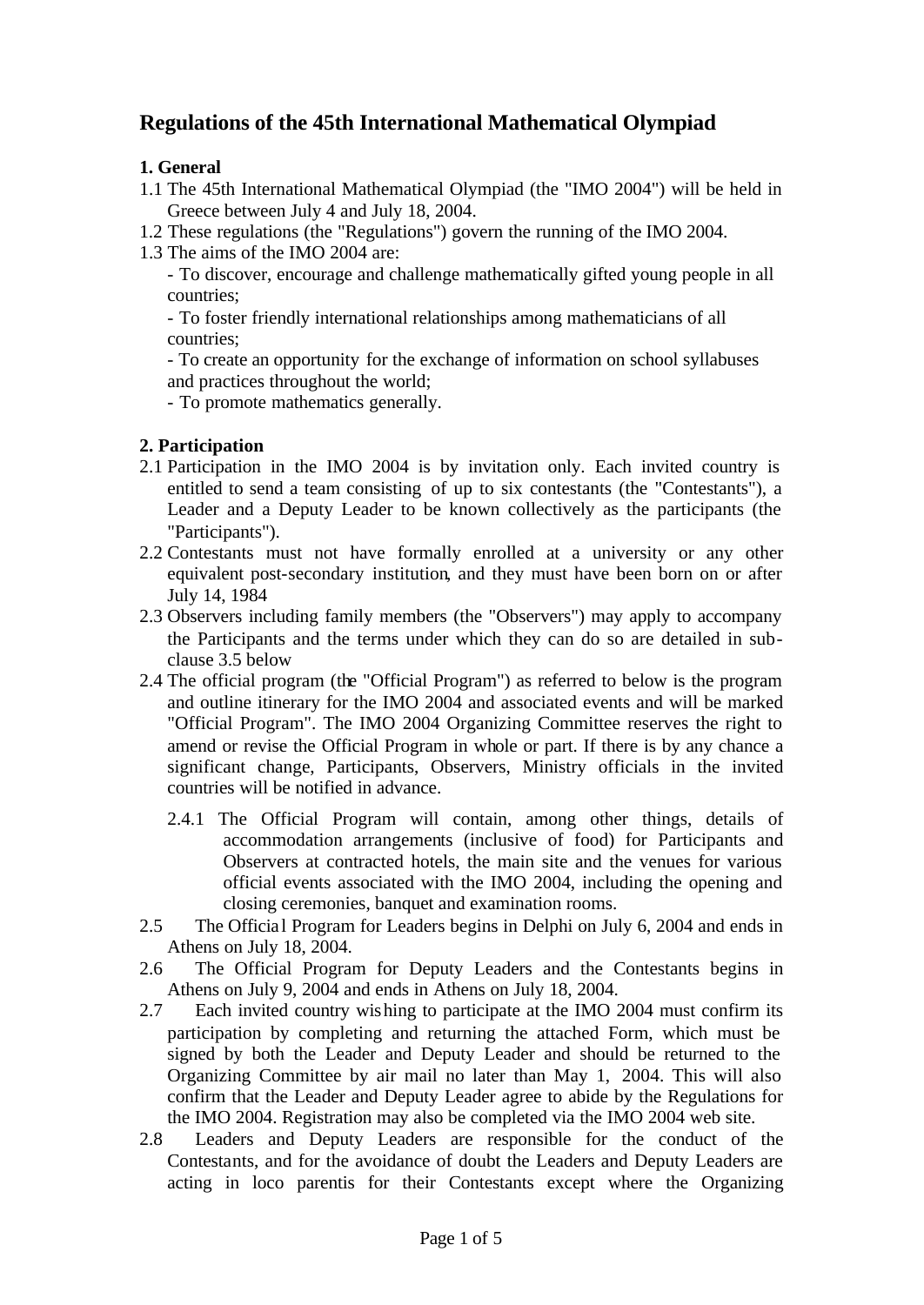Committee has been notified in writing that an Observer has been nominated to act in loco parentis.

2.9 Leaders and Deputy Leaders must ensure that their Contestants know and fully understand clause 5 of these Regulations. They must also make it clear that any Contestant who violates any of these Regulations may be liable to disqualification from the IMO 2004.In order to avoid any trouble or accident, Leaders and Deputy Leaders must also inform fully their Contestants of the contents of "Guide to Athens" and "Important Contest Information For Contestants".

#### **3. Responsibility for Accommodation and Expenses**

- 3.1 The Organizing Committee will provide accommodation, meals, land based transport between "El. Venizelos" Athens Airport and the accommodation and other necessary transport between the accommodation and other venues on the Official Program for all the Participants and Observers. In order to maintain the integrity of the IMO 2004, the Official Program will be confirmed until arrival.
- 3.2 Other than in respect of the provision of accommodation, meals and transport as detailed in clause 3.1 and the Official Program, the Organizing Committee shall not be liable under any circumstances for any costs or expenses whatsoever or howsoever incurred by any Participant or Observer in connection with the IMO 2004 (including without limitation the costs and expenses of insurance, accommodation, meals and transport):
	- 3.2.1 who spends extra days in Greece outside the relevant dates specified in sub-clauses 2.5 and 2.6 above, or;
	- 3.2.2 in respect of transportation to and from Greece (or within Greece prior to arrival at "El. Venizelos" Athens Airport and following departure) incurred by Participants or Observers.
- 3.3 All Participants and Observers are responsible for obtaining full accident, health and travel insurance. It is the Leader's responsibility to confirm that this condition has been met for all members of his or her team.
- 3.4 The Organizing Committee expects to offer opportunities to Participants and Observers for excursions and cultural trips but will be under no obligation to do so.
- 3.5 In reference to sub-clause 2.3 above the deadline for receipt of an application to observe the Participants is May 1, 2004. Since extra accommodation is limited, no guarantee is given that such applications will be successful. For those applications that are notified as successful, full payment must be made in cleared funds of the following charges by June 1, 2004. Any application received without the following charges will be rejected. Basically, no refund is allowed.
	- 3.5.1 Observer A: One thousand eight hundred (1800,00) euro for a shared bedroom or two thousand two hundred (2200, 00) euro for a non-shared bedroom per person accompanying the Leaders and residing in each case at the Leaders' s site;
	- 3.5.2 Observer B: One thousand five hundred (1500,00) euro for a shared bedroom or one thousand eight hundred (1800,00) euro for a non-shared bedroom per person in each case accompanying the Deputy Leaders and residing at the Deputy Leaders sites;
	- 3.5.3 Consideration will be given to applications from Observers wishing to attend and observe the IMO 2004 for only part of the period of the Official Program and in such cases the charges, accommodation and all other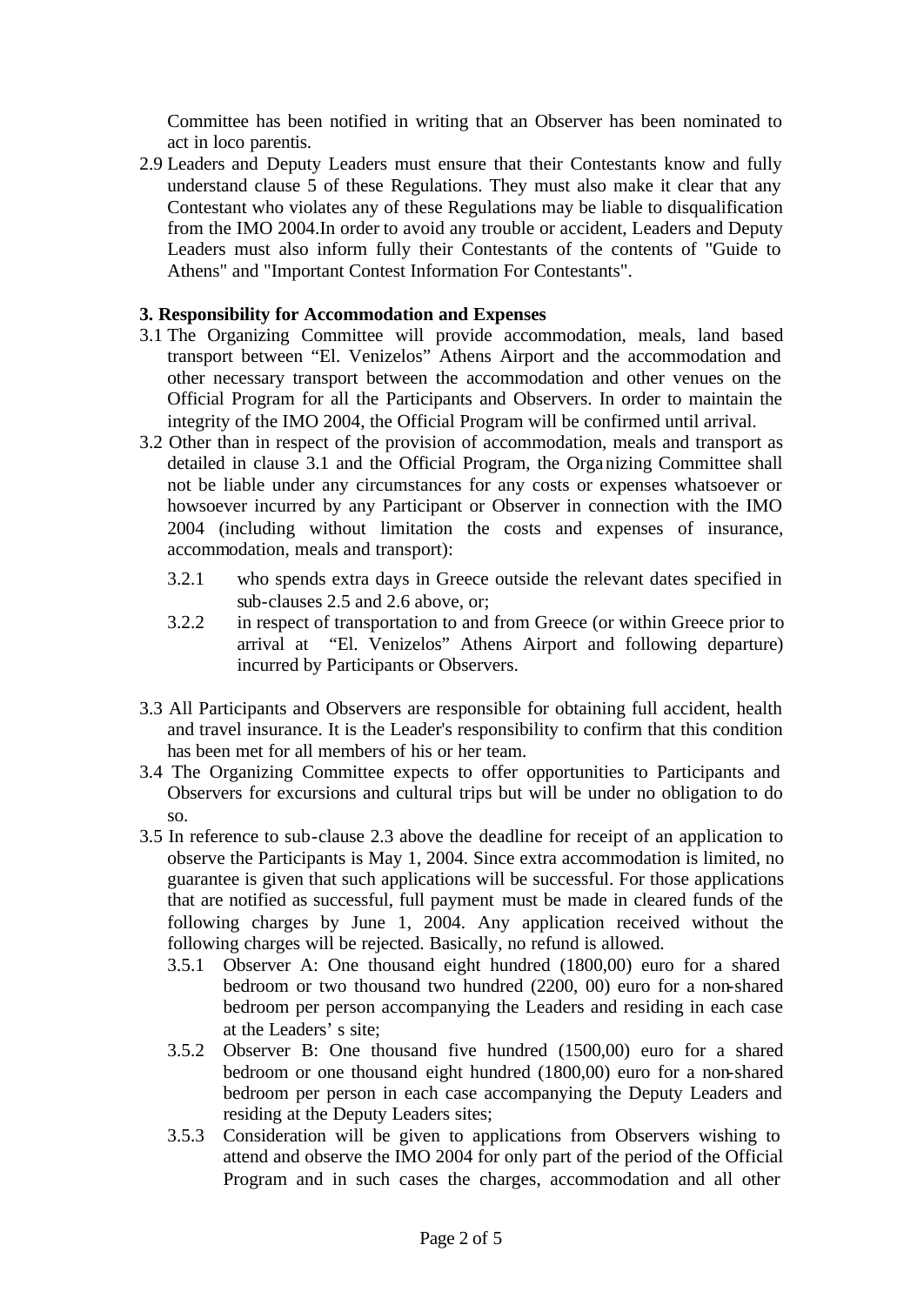relevant arrangements that will apply will be those separately confirmed by the Organizing Committee.

#### **4. Proposals for Problems**

- 4.1 Each participating country other than the host country is expected to submit up to six proposed problems, with solutions, to be received by the Problem Selection Committee no later than March 20, 2004. The proposals should be sent by airmail (not by e-mail, for security reasons).
- 4.2 The proposals should, as far as possible, cover various fields of pre-university mathematics and be of varying degrees of difficulty.
- 4.3 The proposals must only be written in English, French, German, Russian or Spanish. The proposals and solutions should be accompanied by their English versions.

#### **5. Contest Regulations**

- 5.1 The contest element of the IMO 2004 will take place in Athens on July 12 and 13, 2004 (the "Contest"), under the direction of the Chief Invigilator appointed by the Organizing Committee. On each day of the Contest the examination will start in the morning and last for 4 and a half hours. Each of the two examination papers will consist of three problems.
- 5.2 The problems will be given to each Contestant in his/her own language. On request a Contestant may receive the problems in one other language, provided that the Jury (as defined in 6.1) has approved the relevant translation.
- 5.3 Each Contestant must work independently and submit solutions in his/her own language. The solutions must be written on answer forms provided by the Organizing Committee. Contestants must write on only one side of each answer form.
- 5.4 The only instruments permitted in the Contest will be writing and drawing instruments, such as rulers and compasses. In particular, books, papers, tables, calculators, protractors, computers and communication devices will not be allowed into the examination room.
- 5.5 The Jury, Observers and any others who have sight of the problems and solutions before the examinations shall do their utmost to ensure that no Contestant has information, direct or indirect, about any proposed problem. They must also ensure that all Contest problems and solutions are kept strictly confidential until after the entire Contest has finished. They will be barred, except for the case of emergency, from having any external communication with Contestants, Deputy Leaders (and accompanying Observers) until the time of the conclusion of the examination. The Organizing Committee will provide proper assistance in case of an emergency.
- 5.6 The total number of prizes will not be more than half the total number of Contestants. The numbers of first, second and third prizes will be approximately in the ratio 1:2:3.
- 5.7 Special prizes may be awarded for solutions considered outstanding by the Jury.
- 5.8 The prizes will be awarded at the Closing Ceremony. Each Contestant, who has not received a first, second or third prize will receive a Certificate of Honorable Mention if he/she has received seven points for at least one solution.
- 5.9 Each Contestant shall receive a Certificate of Participation.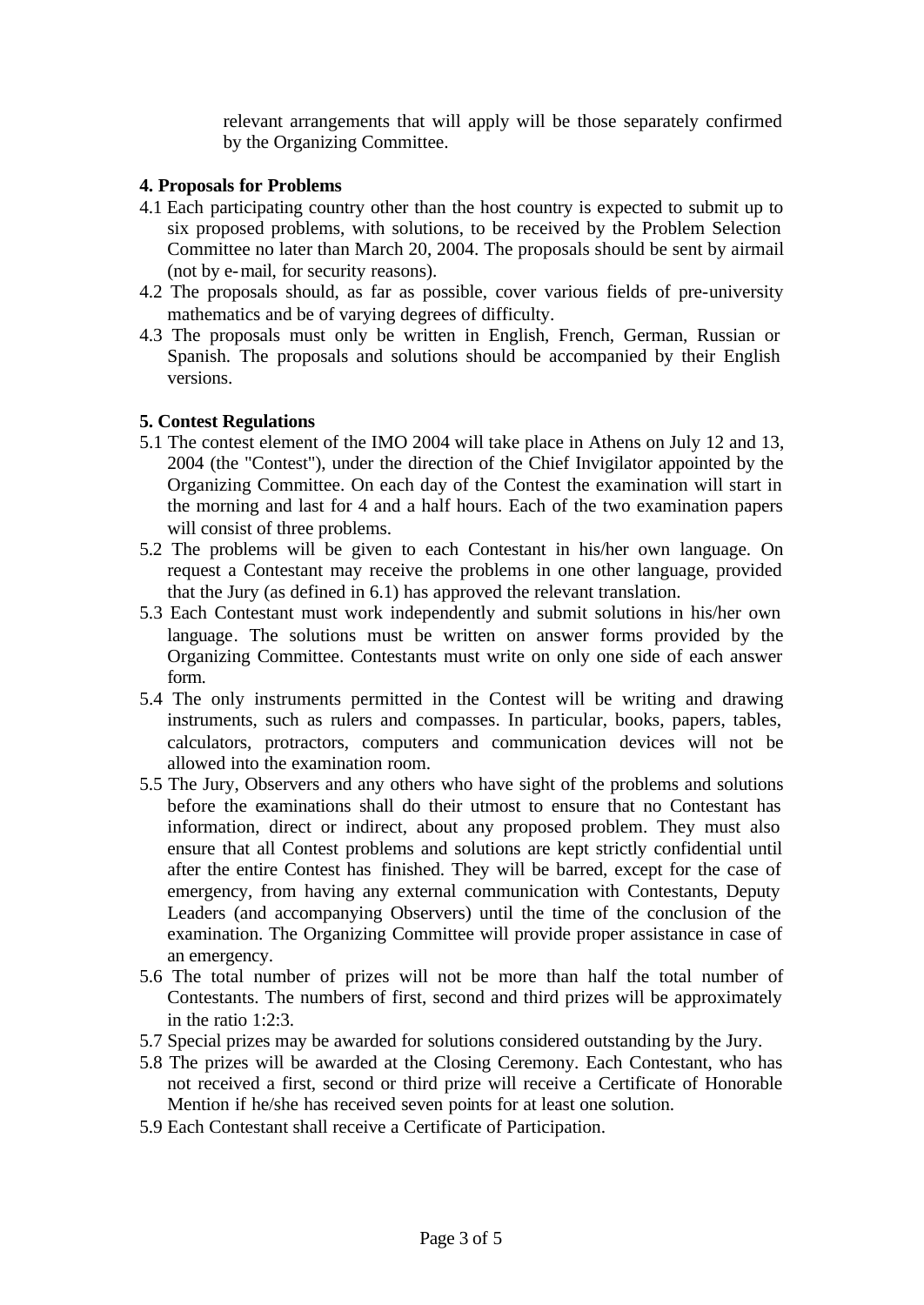#### **6. Jury Regulations**

- 6.1 The "Jury" will consist of all Leaders, together with a Chairman. A Leader may be replaced by his/her Deputy Leader in an emergency (subject to the prior approval and consent of the Chairman of the Jury). Members of the IMO Advisory Board who are not already members of the Jury, members of the Problem Selection Committee and the Chief Coordinator (as defined in clause 7 below) may also attend meetings of the Jury as observers. Observers may attend meetings of the Jury only with the permission of the Chairman of the Jury, but will not be entitled to speak or vote. However, they may exceptionally speak at the explicit request of the Chairman of the Jury. Deputy Leaders may attend, as observers, meetings of the Jury held after the Contest.
- 6.2 Only Leaders may vote in the decisions of the Jury and each Leader will have one vote. A motion shall be carried by a simple majority of those voting. In the event of a tie, the Chairman will have a casting vote.
- 6.3 The Jury may appoint sub-committees to consider specific matters.
- 6.4 The meetings of the Jury will be conducted principally in English. The Chairman should request a translation into some of the official languages (French, German, Russian, and Spanish) as needed.

Before the Contest the Jury will

- 6.5.1 verify that all Contestants comply with the prescribed conditions for participation;
- 6.5.2 select the Contest problems from amongst the submitted proposals on the basis of a preliminary selection made by the Problem Selection Committee appointed by the Organizing Committee;
- 6.5.3 prepare and approve the official versions of the Contest problems in English, French, German, Russian and Spanish;
- 6.5.4 approve the translations of the Contest problems into all required languages.
- 6.6 On each day of the Contest, the Jury will consider written questions raised by Contestants during the first half-hour of the Contest and decide on replies.
- 6.7 After the Contest, the Jury will6.7.1 receive and approve a report made by the Chief Invigilator on the conduct of the examinations;
	- 6.7.2 receive a report from the Chief Coordinator on any unresolved disputes which may have arisen during coordination and determine the appropriate scores;
	- 6.7.3 approve the scores of all Contestants;
	- 6.7.4 decide winners of first, second and third prizes;
	- 6.7.5 consider and make decisions on all proposals to award special prizes;
	- 6.7.6 consider matters raised about future International Mathematical Olympiads.
- 6.8 Any allegation or suspicion of a violation of the Regulations generally shall be reported to the Chairman of the Jury. If he considers there is a prima facie case, he will form a committee to investigate further. The committee will report its findings to the Jury. The Jury will decide whether a violation has occurred and, if it decides that one has, then it will decide what sanction, if any, to apply. Possible sanctions include the disqualification of an individual Contestant or an entire team from the competition. The decision of the Jury will be final.